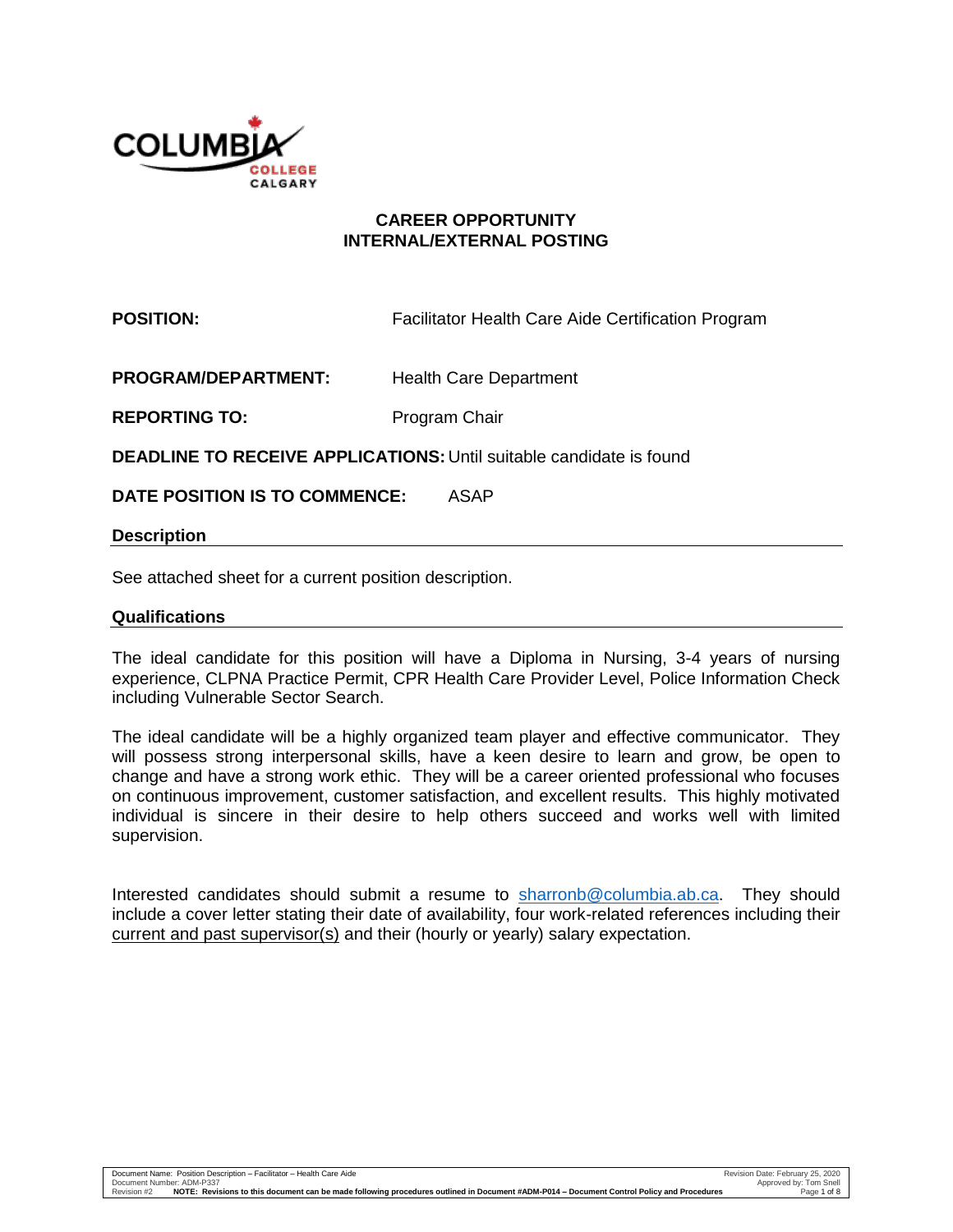## **Columbia College Position Description**

| NOTE:                     | <b>Clarification of Terms</b>                                                                                           |
|---------------------------|-------------------------------------------------------------------------------------------------------------------------|
| <b>Must: Shall: Will:</b> | These words or phrases indicate actions or activities that are essential or mandatory.                                  |
| <b>Should:</b>            | This word implies that it is highly desirable to perform certain actions or activities, but not essential or mandatory. |
| <b>May or Could: Can:</b> | These words imply freedom or liberty to follow an alternative to the action or activity being presented in a document.  |

| <b>Position Title:</b>                          | Facilitator - Health Care Aide Certification Program                                                                                                                                                                                                                                                                                                                                                                            |
|-------------------------------------------------|---------------------------------------------------------------------------------------------------------------------------------------------------------------------------------------------------------------------------------------------------------------------------------------------------------------------------------------------------------------------------------------------------------------------------------|
| <b>Program/Department</b><br>Name:              | <b>Health Care Department</b>                                                                                                                                                                                                                                                                                                                                                                                                   |
| <b>Reporting to:</b>                            | Department Chair / Program Coordinator                                                                                                                                                                                                                                                                                                                                                                                          |
| <b>Position Summary:</b>                        | Under the supervision and direction of one's supervisor, this<br>professional will be responsible for the effective delivery of assigned<br>course(s). This will include out of class activities such as lesson<br>planning, exam development, marking of assignments, tests, etc.                                                                                                                                              |
|                                                 | This individual will be prepared to attend meetings and professional<br>development events as part of their professional responsibilities.                                                                                                                                                                                                                                                                                      |
| Organizational<br><b>Structure:</b>             | This individual will work in a flat organization structure consisting of<br>one direct supervisor, a number of program peers and other<br>management specialists. The individual will operate as autonomously<br>as authorized by his/her supervisor.                                                                                                                                                                           |
| <b>Qualifications and</b><br><b>Experience:</b> | Required/Preferred qualifications: Diploma in Nursing, 3-4 years of<br>nursing experience, CLPNA Practice Permit, CPR Health Care<br>Provider Level, Police Information Check including Vulnerable Sector<br>Search.                                                                                                                                                                                                            |
| <b>Roles and</b><br><b>Responsibilities:</b>    | For Columbia College to become successful, each of its customers<br>(including staff and students) must succeed. To achieve this requires<br>a clear understanding of everyone's roles and responsibilities as well<br>as a commitment to fulfilling said responsibilities.                                                                                                                                                     |
|                                                 | As will be noted in reviewing the list of roles and responsibilities below,<br>it consists of two distinct parts. First is a set of generic roles and<br>responsibilities. This is followed by a list of specific roles and<br>responsibilities. The generic roles and responsibilities are included in<br>every position description at the College. The specific roles and<br>responsibilities are specific to this position. |
|                                                 | Employees are expected to conduct themselves in a manner<br>commensurate with their roles and responsibilities that follow.<br>Employee performance reviews will be based on these roles and<br>responsibilities.                                                                                                                                                                                                               |
|                                                 | Our facilitators are encouraged to do all they can to help each<br>individual student succeed. We believe that when our students                                                                                                                                                                                                                                                                                                |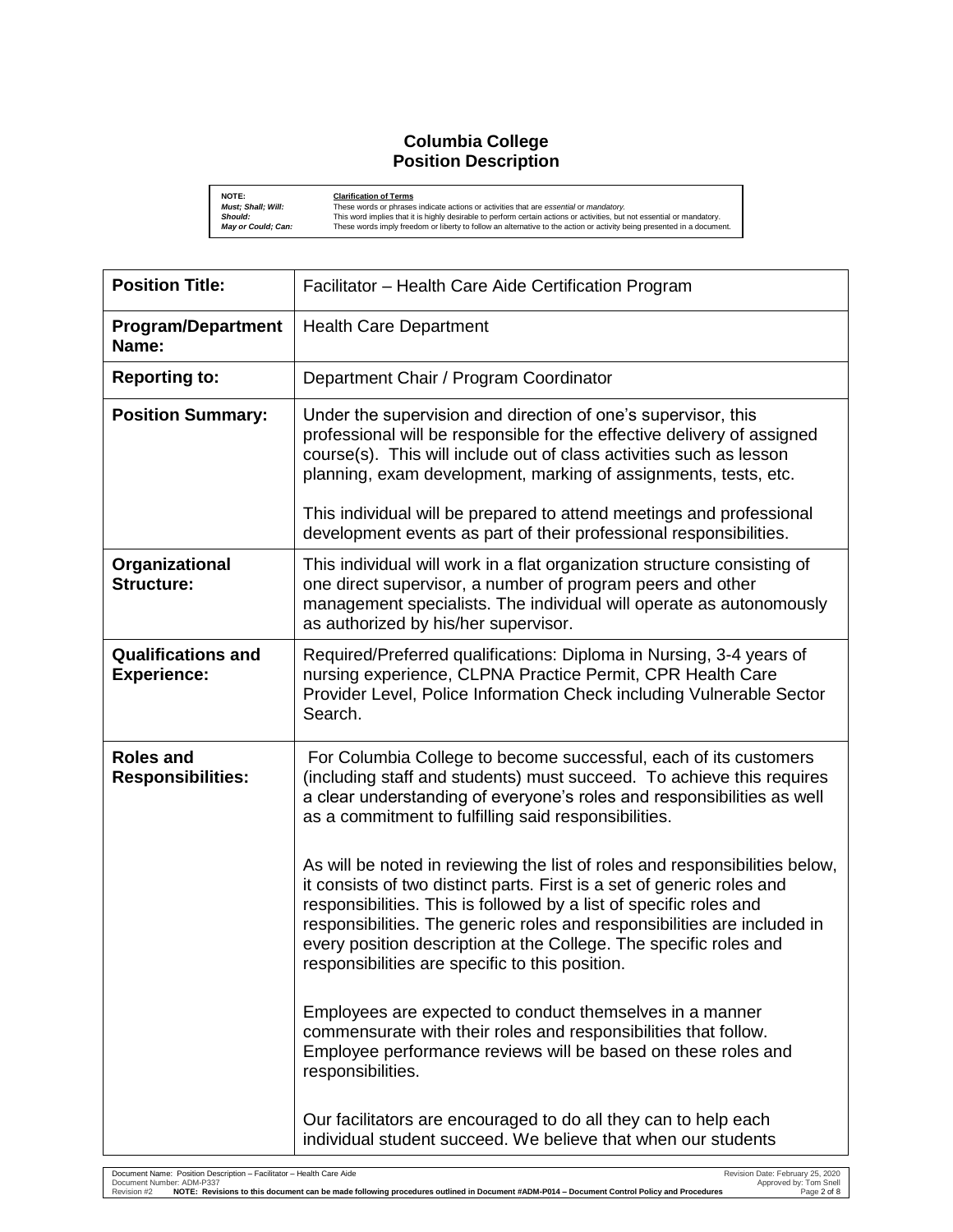| Roles and<br><b>Responsibilities:</b> | succeed, we succeed. Therefore, the focus of our facilitators is to help<br>our students to learn rather than to lecture to them.                                                                                                                                                                                                                                                                                                      |
|---------------------------------------|----------------------------------------------------------------------------------------------------------------------------------------------------------------------------------------------------------------------------------------------------------------------------------------------------------------------------------------------------------------------------------------------------------------------------------------|
|                                       | The College's current attrition rate is one-quarter that of traditional<br>colleges and universities. At the same time our graduate employers<br>are very satisfied. Employment rates of graduates normally exceed<br>90% and our rate is one the highest among all colleges and<br>universities in Alberta. We want to continue to create a win-win<br>situation where the employer, student, facilitator and College all<br>succeed. |
|                                       | Columbia's goal in education is to produce graduates who are rated by<br>employers as above average to excellent performers in their field of<br>training.                                                                                                                                                                                                                                                                             |
|                                       | All responsibilities listed below will be carried out under the general<br>direction and supervision of your supervisor.                                                                                                                                                                                                                                                                                                               |

# **Professional Code of Conduct**

Our success in the workplace is based on how proficient we are at utilizing our knowledge and skills and how effectively we conduct ourselves each day as professionals in satisfying the needs of our internal and external customers, and the goals of our organization. The following list describes many professional behaviours that can help us become more effective. The more skilled we become at applying each of these behaviours, regardless of our position in the organization, the more successful we will become.

# **1.0 Professional Approach and Ethical Behaviour**

- 1.1 As a professional, demonstrates pride in their work and is honest, moral, ethical, honorable, trustworthy, and acts with integrity
- 1.2 Is pleasant, polite, punctual, positive, friendly, smiles, and asks how they may help others
- 1.3 Is reliable, responsible, accountable, loyal, engaged, and enthusiastic about their work
- 1.4 Is compassionate, caring, and finds meaning and fulfillment in their work
- 1.5 Tries to be constructive, pro-active, and acts as a protagonist
- 1.6 Contributes to a safe, secure, and environmentally-friendly workplace and world
- 1.7 Views adverse experiences as learning opportunities and recovers quickly from such experiences
- 1.8 Keeps personal bias out of the workplace, does not use profanity, and respects cultural differences
- 1.9 Dresses appropriately for the workplace in a neat, clean, and well-groomed manner
- 1.10 Contributes to the organization via volunteering, coaching, and mentoring others
- 1.11 Is active in their professional association (where appropriate)

## **2.0 Interpersonal Relations and Teamwork**

2.1 Treats all individuals in an equal, fair, and just manner (does not label, or discriminate against others)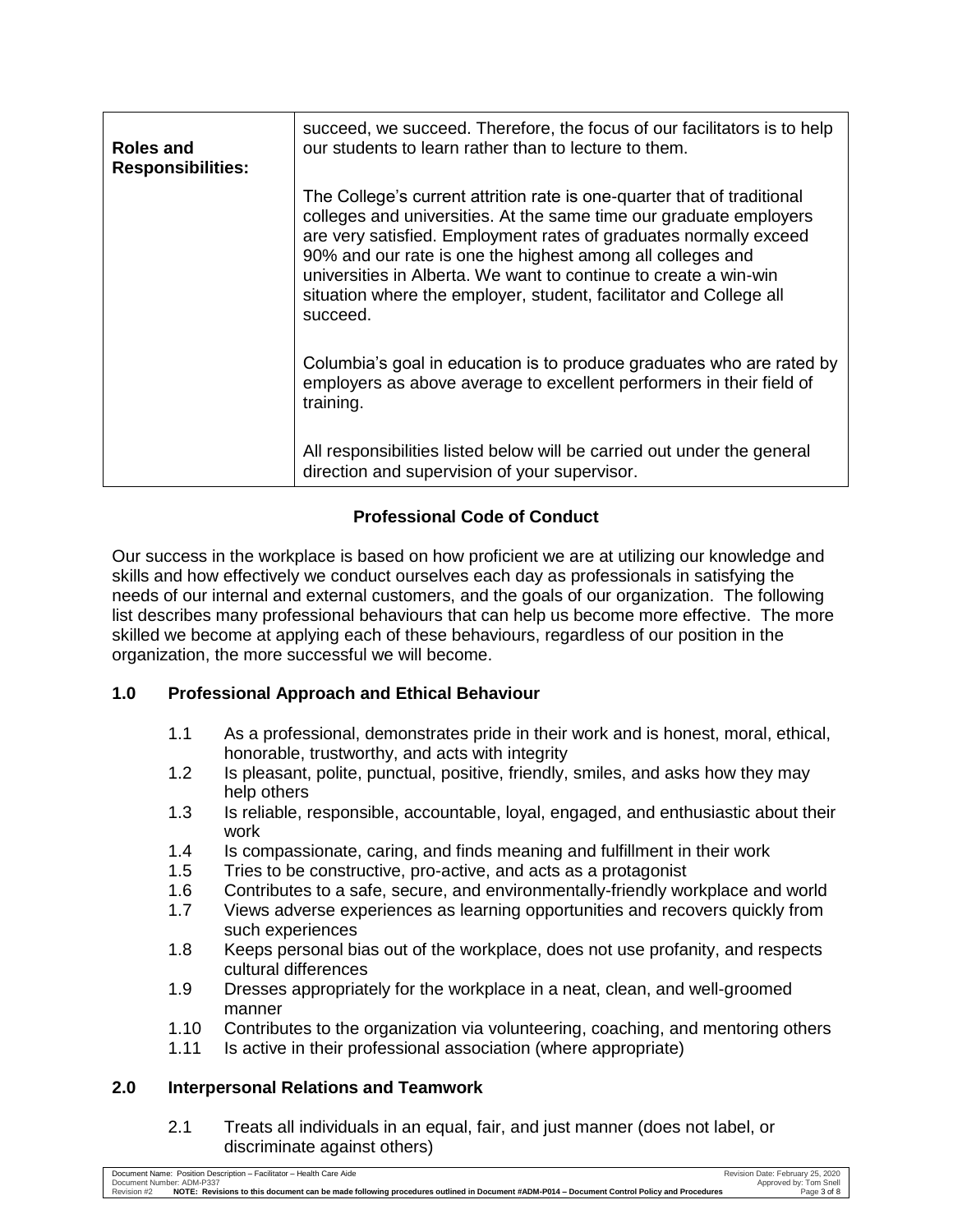- 2.2 Is a good role model and synergistic team member who is personable, sociable, cooperative, collaborative, has a sense of humor, and is well mannered
- 2.3 Is considerate and sensitive to others needs and uses tact and diplomacy when required
- 2.4 Is respectful, courteous, and sincere (does not belittle, intimidate, or insult others)
- 2.5 Views each client, patient, student, customer, and coworker as a valued customer whose needs must be satisfied before they or their organization can succeed
- 2.6 Is available, approachable, and may develop close personal relations (avoids romantic situations)
- 2.7 Offers support, assistance, is flexible, and helps build a positively connected team and organization
- 2.8 Makes allowances for others mistakes by showing empathy, understanding, and forgiveness
- 2.9 Is open to constructive criticism, and takes responsibility for one's errors by apologizing, and correcting them
- 2.10 Avoids conflicts of interest and respects others' workspace and privacy (e.g. FOIP)
- 2.11 Seeks help from others and offers help to others to become more efficient and effective

## **3.0 Self-Concept and Confidence**

- 3.1 Projects a positive self-concept and feels internally confident, yet does not dominate interactions
- 3.2 Functions well in ambiguous situations
- 3.3 May assume responsibility and leadership when required yet remains humble and gracious at all times
- 3.4 Demonstrates self-efficiency by following through on commitments in order to achieve outcomes
- 3.5 Considers themselves equal to others and demonstrates such in their interactions

#### **4.0 Communication**

- 4.1 Demonstrates effective listening, speaking, and writing skills
- 4.2 Helps to keep team members informed of changes in the department and/or organization
- 4.3 Develops more effective ways to improve verbal and non-verbal communication (e.g. tone of voice)
- 4.4 Respects others privacy and confidentiality (does not engage in gossip)
- 4.5 Maintains emotional control and encourages others to do the same
- 4.6 Deals with difficult situations and sensitive issues in a professional manner
- 4.7 Avoids engaging in disagreements and arguments in public. Seeks assistance when necessary.
- 4.8 Follows the organization's technology use policy

Document Name: Position Description – Facilitator – Health Care Aide<br>Document Number: ADM-P337 Tom Shell Shell Shell Shell Shell Shell Shell Shell Shell Shell Shell Shell Shell Sh<br>Revision #2 MOTE: Revis**ions to this docu**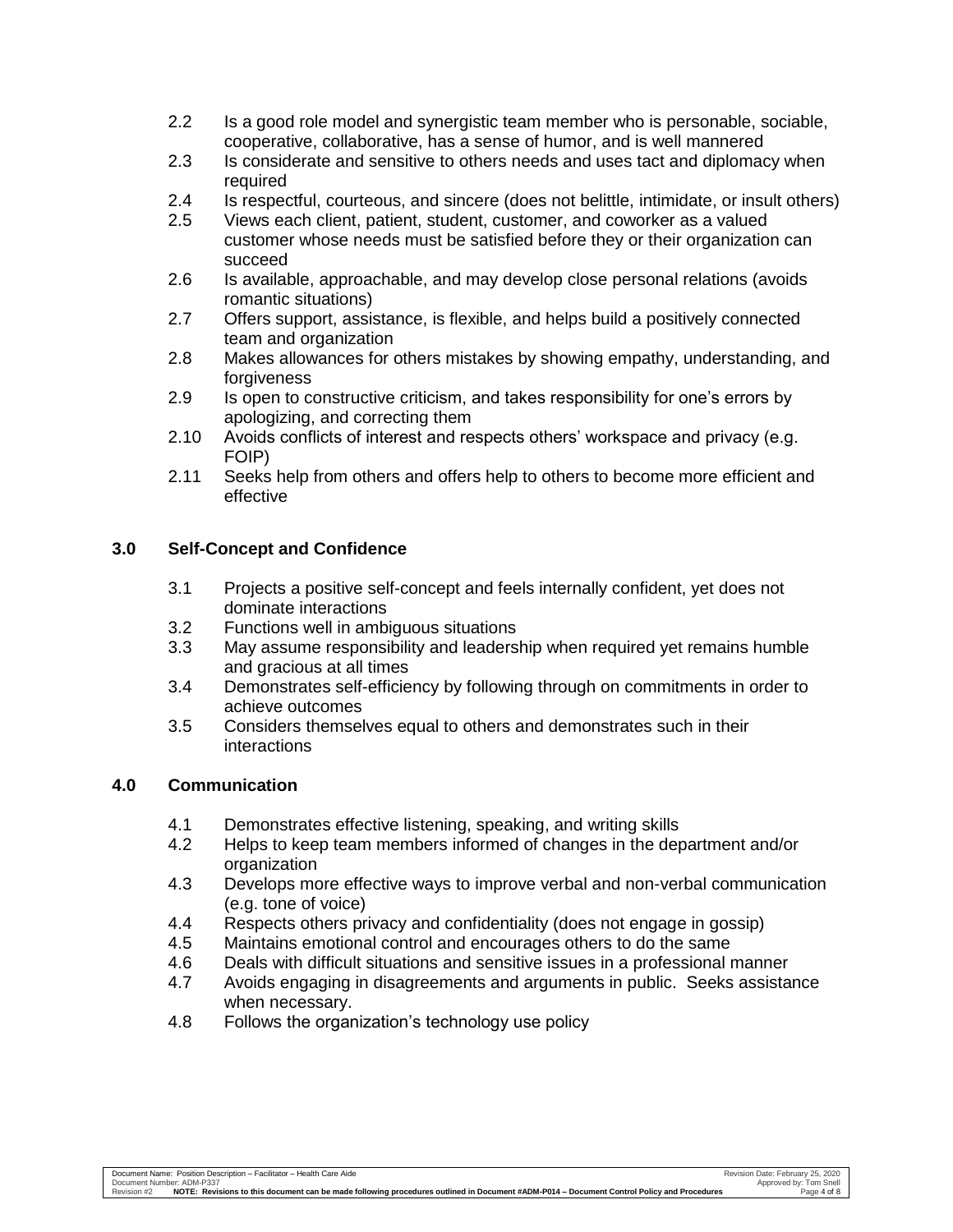# **5.0 Life-Long Learning and Professional Development**

- 5.1 Continues to increase their knowledge and skills to become more competent (e.g. credit courses, workshops, seminars, conferences, professional books, journals)
- 5.2 Shares newly developed approaches based on leading edge research
- 5.3 Monitors changes and makes or recommends needed adjustments
- 5.4 Keeps informed about changes affecting their profession, department, organization, and industry
- 5.5 Acknowledges when they do not know something and seeks to increase their competence

# **6.0 Problem Solving/Decision Making**

- 6.1 Either individually or within a team, identifies work-related and customer-based problems/challenges
- 6.2 Helps others to view problems and concerns as challenges and even opportunities
- 6.3 Seeks input from those affected by work-related or customer-based problems
- 6.4 Is more effective when they actually identify the problem as opposed to a symptom
- 6.5 Assesses and analyzes problems by using such techniques as brainstorming, nominal group technique, Delphi technique, reframing, and lateral thinking
- 6.6 Objectively determines the most efficient and effective solution to each problem/challenge
- 6.7 Tries to make fair and just decisions that contribute to the common good
- 6.8 Effectively implements solutions in a timely manner
- 6.9 Monitors and evaluates solutions and takes further corrective action as needed

# **7.0 Creative Thinking and Innovation**

- 7.1 Is more creative by asking 'why' and more innovative by asking 'what if'
- 7.2 Takes calculated risks and is willing to recommend and/or initiate change

# **8.0 Negotiating or Conflict Resolution**

- 8.1 Identifies customer or employee issues when a conflict first arises by listening to and determining their wants, needs, and concerns.
- 8.2 Effectively uses conflict resolution and problem solving techniques
- 8.3 Effectively negotiates and helps others resolve issues in conflict by focusing on facts and not emotions
- 8.4 Turns to qualified professionals to resolve situations involving harassment, bullying, or violence

# **9.0 Organizational and Time Management Skills**

- 9.1 Practices one-touch policy by taking immediate action to solve simpler challenges (e.g. does not put paper, emails, etc. in piles) and develops a plan to take action on more complex challenges
- 9.2 Uses electronic calendar to plan regularly occurring daily, monthly, and yearly meetings and activities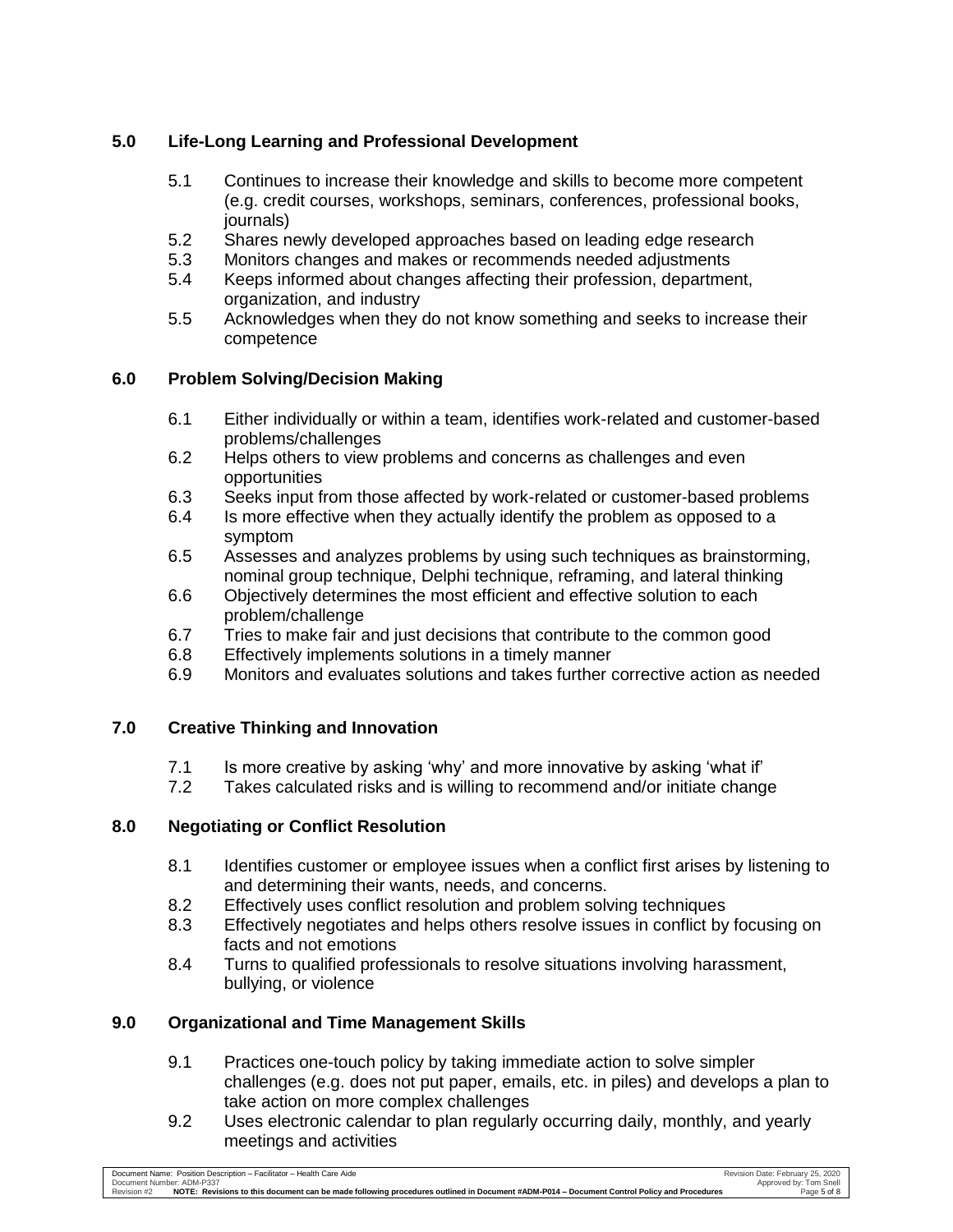- 9.3 Maintains an organized office, desk, files, documents, and working environment
- 9.4 Is prepared in advance for appointments and meetings (meeting etiquette)
- 9.5 Sets SMART individual and/or team goals by completing assignments, reports, etc. in an accurate and timely manner (does not procrastinate)
- 9.6 Lets others know if they are unable to meet a commitment, must change a priority, or needs help

#### **10.0 Stress Management**

- 10.1 Maintains composure under pressure and draws on their internal strength to succeed during difficult times
- 10.2 Effectively deals with negative situations in a positive manner
- 10.3 Maintains a balance between personal and professional life
- 10.4 Maintains a positive, focused, and more productive environment by reducing negative stress

#### **11.0 Leadership Style**

- 11.1 Effectively contributes to the organization's vision, mission, directions, goals, and Code of Conduct
- 11.2 Encourages others to adopt a positive leadership style (does not use threats or punishment)
- 11.3 Stimulates interest and enthusiasm on the part of others and contributes to positive employee morale
- 11.4 Coaches, advises, mentors, and counsels others where appropriate
- 11.5 Motivates others to achieve their intrinsic and extrinsic rewards through recognition, praise, and where possible through empowerment
- 11.6 Brings out the best in others which helps them channel their energy and experience greater satisfaction
- 11.7 Seeks new opportunities or approaches that will increase customer satisfaction, respect, and loyalty
- 11.8 Networks with others outside the organization and builds relationships that will benefit the organization
- 11.9 Bases leadership practice on collective vision, beliefs, as well as professional attitude and values
- 11.10 Builds a sense of shared values that bind others to a common cause and/or direction
- 11.11 Encourages and promotes a culture based on trust and respect

## **12.0 Performance**

- 12.1 Continually seeks new ways to more efficiently and effectively perform their duties and responsibilities which contributes to the financial success of the organization, and as a result, also increases job security
- 12.2 Is committed to continuous improvement in the quality of goods/services their customer/patient/client/student experience
- 12.3 Contributes to the long-term growth and success of the organization by providing such outstanding customer service that current customers refer new customers on an ongoing basis
- 12.4 Firmly believes that only when each internal and external customers succeed, will they succeed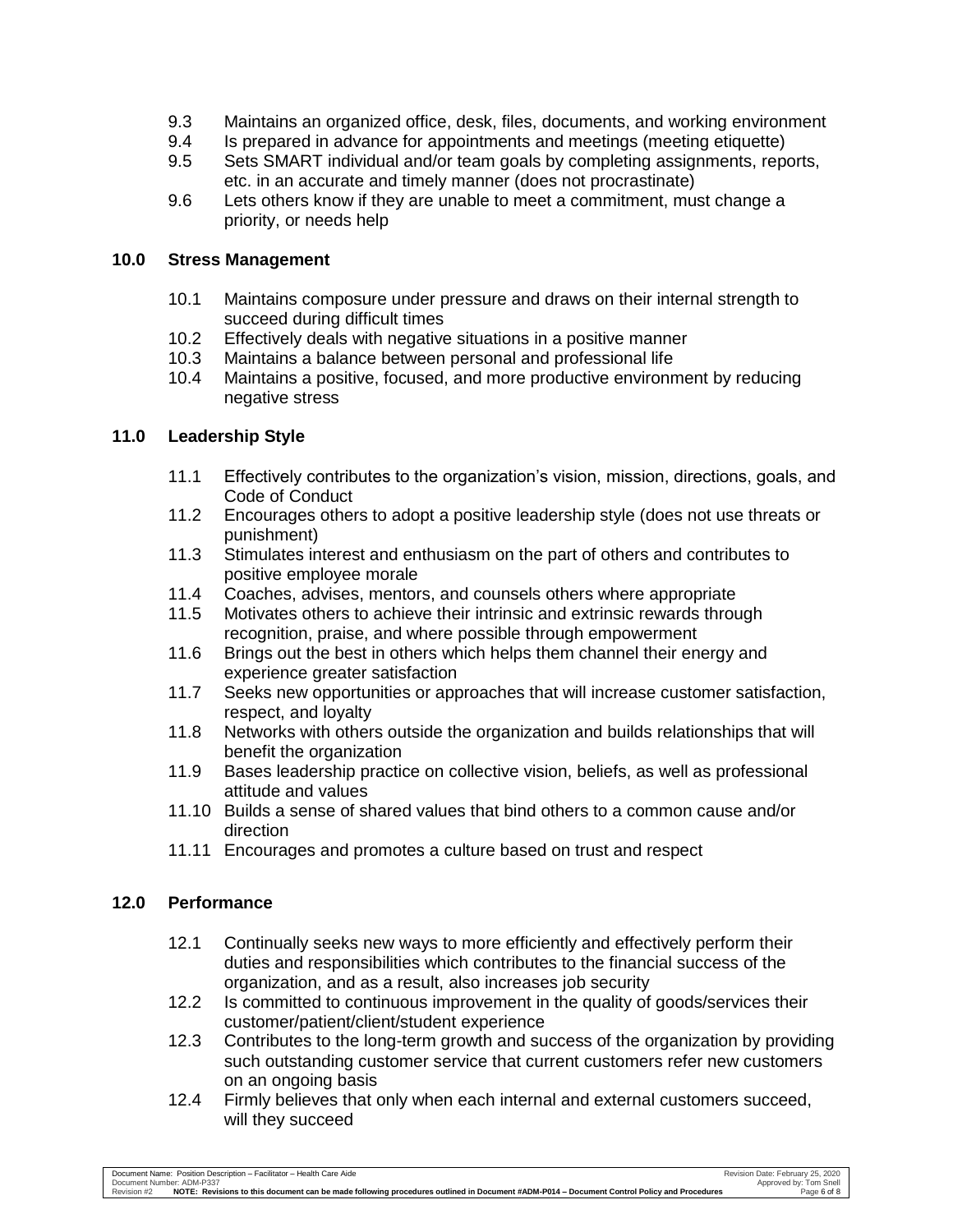## **Specific Roles and Responsibilities**

#### **13.0 Course Facilitation**

- 13.1 Deliver the course according to Columbia College's specifications and guidelines outlined in the Facilitator Handbook the course outline, and the instructions provided by the Program Supervisor.
- 13.2 Make certain that assigned course(s) are delivered according to their assigned course delivery schedule. Ensure that no scheduled class is cancelled, rescheduled, started late, or released early, without the approval of one's supervisor.
- 13.3 Attend program orientation and meetings called by one's supervisor or other College officials, and attend professional development activities as part of one's professional responsibilities.
- 13.4 Provide input into updating the course outline as required according to timelines provided.
- 13.5 Prepare lesson plans, quizzes, tests, final exams as required according to timelines provided.
- 13.6 Contribute to the positive image of Columbia and support the achievement of the mission, goals and principles of the College.
- 13.7 Contribute in a constructive and supportive manner to the professional development of his/her peers, colleagues, and other staff members.
- 13.8 Begin each class punctually with a fully developed lesson plan and related materials. The lesson plan should be openly displayed during the class period. See the Columbia College Facilitator Handbook for information on Columbia College's 4 Stage Learner-Centred Model and Lesson Plan format.
- 13.9 Use a variety of learning aids, equipment or tools to assist in the facilitation of learning (e.g., whiteboard, online, websites, etc.).
- 13.10 Use a variety of methods to evaluate students' level of acquired competencies and/or skills. These normally include daily quizzes or short tests, papers, presentations, demonstrations, observations, final exams or assignments. This may also include peer evaluation and feedback.
- 13.11 Use appropriate, relevant and current examples and elicit examples from students to effectively reinforce topics or points. Case studies would form the foundation of each class.
- 13.12 Prepare hands-on activities to enhance learning. Avoid using the lecture format in the delivery of lessons.
- 13.13 Ensure each topic is properly summarized or concluded before going on to the next topic.
- 13.14 Ensure students have adequate time during class to question, comment or express their opinion; listen to students and provide appropriate and respectful comments or feedback.
- 13.15 Provide an appropriate level of homework to ensure that students are reading, researching, investigating, discovering and spending adequate time to prepare for tests, discussions or complete assignments. The amount of homework will normally match the number of hours of classroom time.
- 13.16 Follow the department's Academic Alert policy and notify one's supervisor as soon as possible that a student is experiencing difficulty.
- 13.17 Identify, assist, counsel, advise and tutor any student who is having difficulty acquiring the appropriate level of knowledge and skills necessary to pass the course.

Document Name: Position Description – Facilitator – Health Care Aide<br>Document Number: ADM-P337 Den Booking Document Document Number: ADM-P014 – Document Document Number: ADM-P014<br>Revision #2